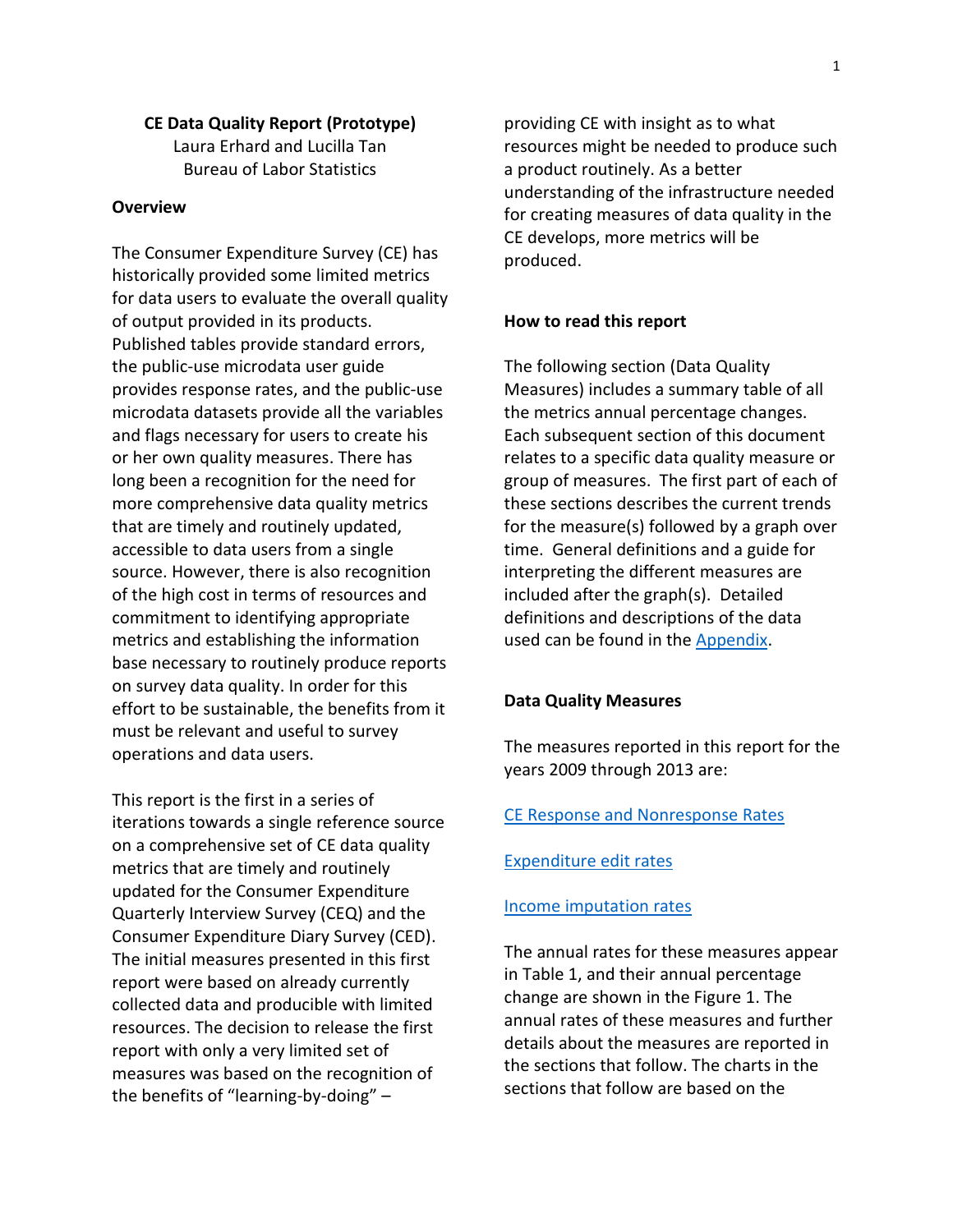annual rates in Table 1. All rates presented in the report are produced using unweighted data.



**Income imputation rate**

-3.3%

-7.4%



| Table 1. Annual rates of data quality measures<br>(unweighted)            |           |           |           |           |           |
|---------------------------------------------------------------------------|-----------|-----------|-----------|-----------|-----------|
| Data Quality<br>Measure                                                   | 2009      | 2010      | 2011      | 2012      | 2013      |
|                                                                           |           |           | Percent   |           |           |
| Response Rate                                                             |           |           |           |           |           |
| <b>CEQ</b>                                                                | 75.0      | 73.8      | 71.4      | 70.0      | 67.1      |
| <b>CED</b>                                                                | 73.0      | 71.5      | 70.2      | 67.8      | 60.8      |
| Overall edit rate<br>for expenditure<br>reports                           |           |           |           |           |           |
| <b>CEQ</b>                                                                | 16.2      | 16.6      | 16.6      | 17.0      | 17.0      |
| <b>CED</b>                                                                | 27.6      | 25.6      | 24.7      | 25.5      | 26.9      |
| Imputation rate<br>for expenditure<br>reports<br><b>CEQ</b><br><b>CED</b> | 6.8<br>na | 7.1<br>na | 7.3<br>na | 7.5<br>na | 8.1<br>na |
| Allocation rate<br>for expenditure<br>reports                             |           |           |           |           |           |
| <b>CEQ</b>                                                                | 8.6       | 8.7       | 8.5       | 8.8       | 8.2       |
| <b>CED</b>                                                                | 27.4      | 25.4      | 24.5      | 25.3      | 26.7      |
| Overall<br>imputation rate<br>for income<br>reports                       |           |           |           |           |           |
| <b>CEQ</b>                                                                | 48.0      | 47.5      | 47.5      | 47.7      | 46.2      |
| <b>CED</b>                                                                | 52.7      | 53.7      | 53.4      | 52.1      | 49.8      |

#### 2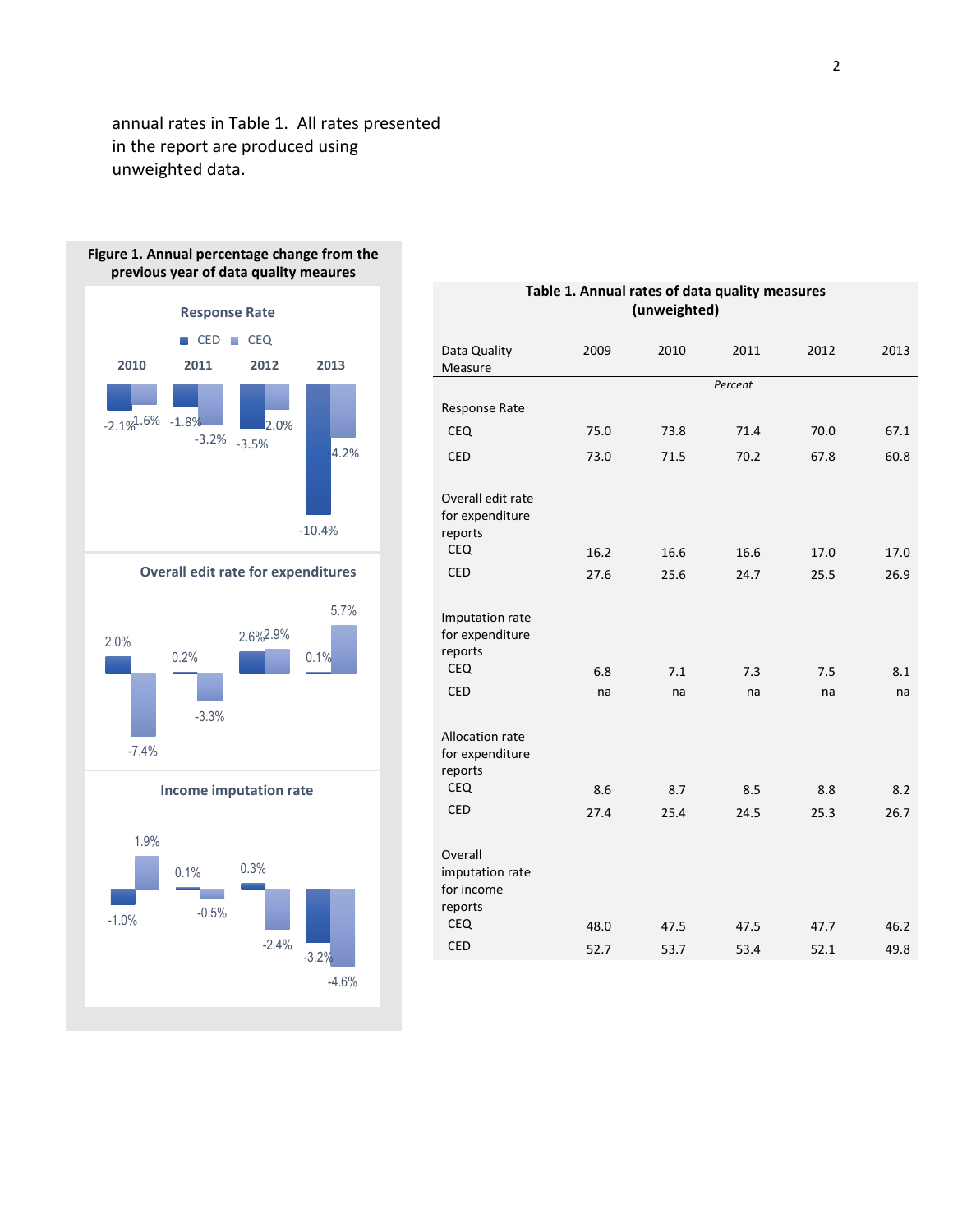#### <span id="page-2-0"></span>**CE Response and Nonresponse**

#### *CE Interview Survey (CEQ)*

[Response rates](#page-9-1) steadily fell from 75.0 percent in 2009 to 67.1 percent in 2013 (Figure 2), with the largest annual percentage change of -4.2 percent occurring in 2013. A portion of the recent decline in 2013 is the result of the shutdown of the Federal Government which occurred in October 2013. $^1$ 

Refusal rates rose from 17.1 percent in 2009 to 21.2 percent in 2013, with smaller increase in noncontact rates of 4.5 percent to 5.8 percent, respectively. The [reclassification rate](#page-11-0) of interviews to unit nonresponse remained consistently negligible throughout this period.

### *CE Diary Survey (CED)*

 $\overline{a}$ 

 CED response rates mirrored the same declining trend as the CEQ, and were Consistently lower. The CED response rate fell from 67.6 percent in 2009 to 56.2 percent in 2013 (Figure 2), with the largest annual percentage change of -10.4 percent occurring in 2013. The CED was also affected by the shutdown of the Federal Government, which can account for a portion of the decline in the response rate. CED refusal rates also trended upwards but were consistently lower than those for the CEQ, rising from 11.1 percent in 2009 to 12.8 percent in 2013. CED noncontact rates ranged from 4.7 percent to 6.0 percent within the period. The nonresponse reclassification rate is higher in the CED than the CEQ but fairly consistent, ranging from 4.7 percent to 6 percent. Explanation and Interpretation



#### **Figure 2. Annual final disposition rates (unweighted)**

 $1$  Note that September's rates were affected by the shutdown as well because interviewers were not able to go out and collect data or Diaries that were started in September, but ran into October.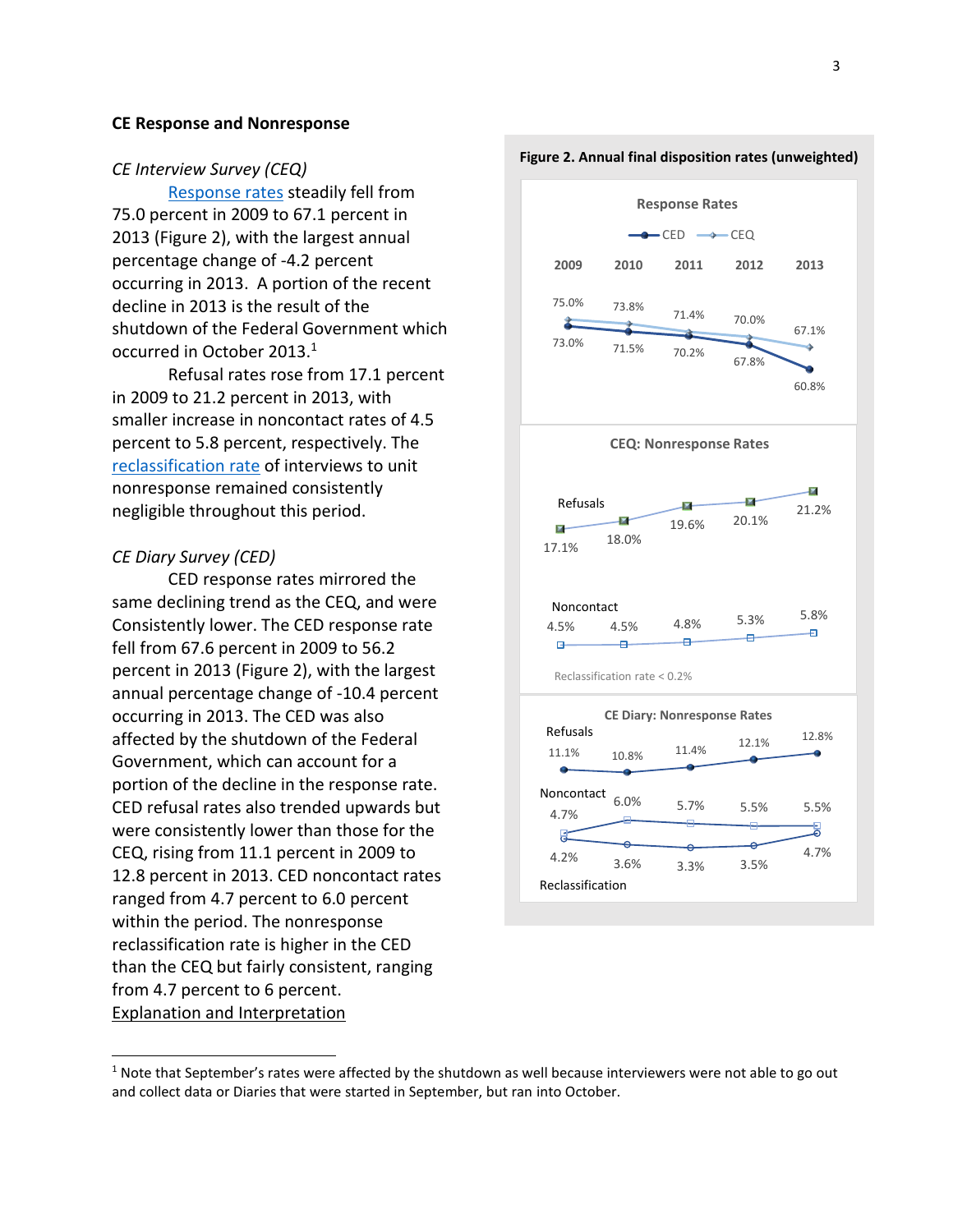Response and nonresponse rates are measures of cooperation levels in a survey. Since not all eligible sample units will be available or agree to participate in the survey, there will be some nonresponse to the survey request. Characteristics of nonrespondents may differ from respondents and they may have different responses to the survey questions, so that their omission from the survey may result in bias in the estimates produced from the survey. While weighting adjustments may reduce bias, the effectiveness of this approach depends on the availability and quality of variables used in the weighting so that concerns about bias persist. So in general, higher response rates (and lower nonresponse rates) are preferred.

The unit of observation for the CE is the Consumer Unit (CU), so response and nonresponse rates are computed at the CU level. Among eligible CUs, nonresponse occurs when the interviewer is unable to contact an eligible member of the CU, or when the contacted CU member refuses. The Census Bureau categorizes eligible CUs who do not respond to the survey as *Types A nonresponse*. Reasons for Type A nonresponse include the following: the interviewer finds no one at home despite repeated visits, all eligible members are away during the interview period, or eligible members refuse for any reason.

In addition to the Type A nonresponse described above, there is a minimal expenditure edit check performed at BLS (CE) after Census delivers the data that could change an interviewer-coded "completed interview" (or respondent) to "nonrespondent"; this type of edit is referred to as the *nonresponse reclassification*. The edit uses a subset of respondent characteristics to highlight CUs that were highly suspect to have under-reported expenditures for manual review; reclassification to unit nonresponse occurs when there is adequate justification of under-reporting in the data that would adversely impact the quality of the final survey estimates. Since this edit increases the number of unit nonresponses, a lower reclassification rate is preferred.

In addition, the nonresponse reclassification rates may also be viewed as an indicator of the potential for nonresponse bias because the minimal expenditure edit (which triggers reclassification) converts these 'respondents' to nonrespondents. If those reclassified as nonrespondents are systematically different from respondents, nonresponse bias will result. From this perspective also, a lower reclassification rate is preferred*.* Ideally, other indicators that attempt to measure nonresponse bias should be considered in conjunction with this reclassification rate when evaluating nonresponse bias.

This reclassification is conducted in both the Interview and Diary surveys; however, cases in the Interview survey account for less than 0.2 percent for all cases and are excluded in for the CEQ in Figure 2.

Although the CE Interview Survey comprises five waves of data collected from the same CU, and two waves for the CE Diary Survey, longitudinal response rates are not currently computed for either CE survey. The CE treats each wave of data collected as independent from each other in the production of official survey estimates, and consequently, response and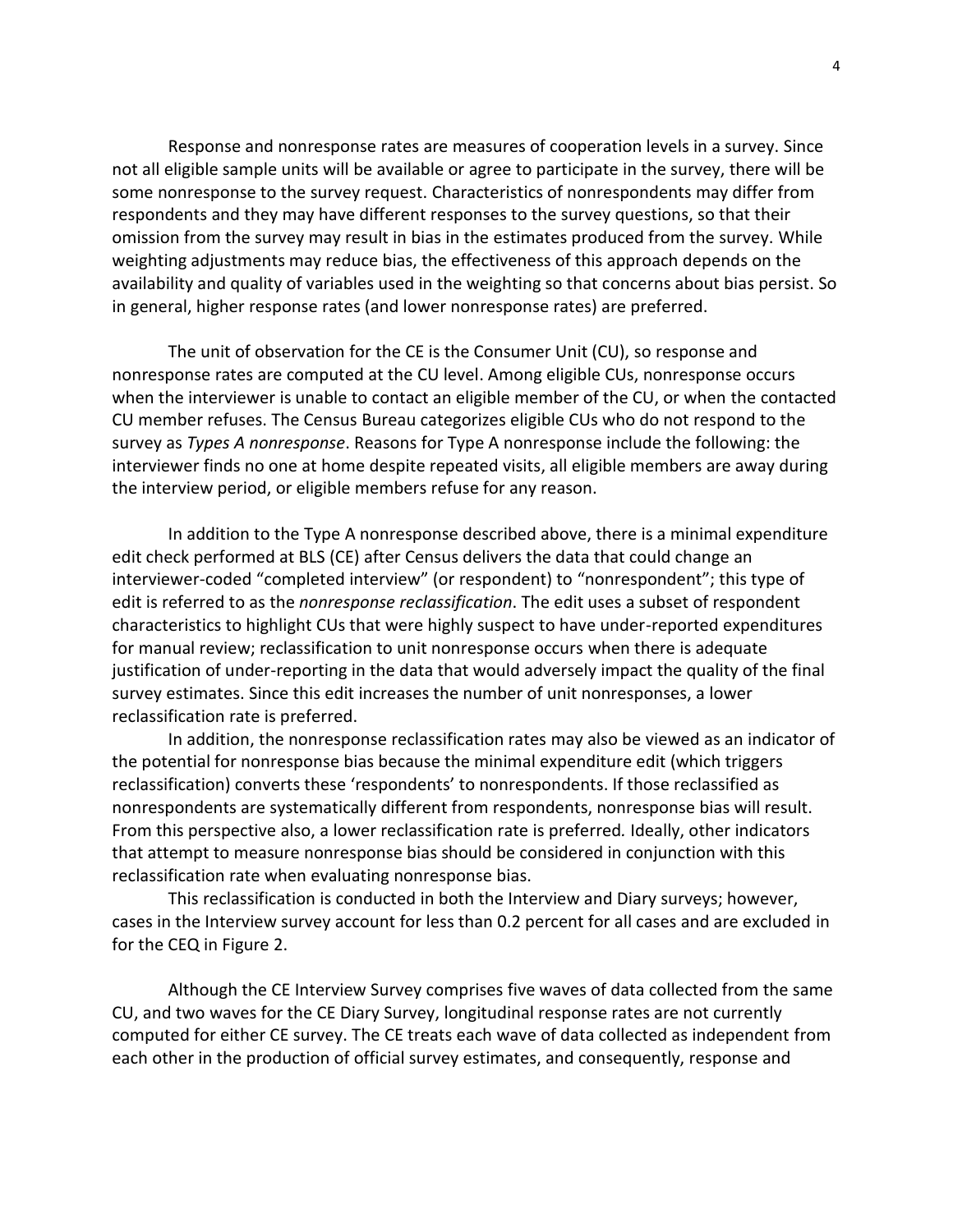nonresponse rates are computed for each wave independently; these rates are depicted in the graphs above.<sup>2</sup>

**Summary:** Everything else equal, higher response rates are more desirable for minimizing potential nonresponse bias for surveys if respondents are representative of the target population. The trend of declining response rates continued in 2013 for both the CEQ and the CED, emphasizing the need to better understand if and how differences between respondents and nonrespondents affect nonresponse bias of key survey estimates.

# **Definitions**

 $\overline{a}$ 

- Eligible Sample (denominator for all rates): the total number of eligible consumer units for the period.
- Response rate (AAPOR definition RR2): the total number of completed and partial interviews (interviews that provide data for use in the production tables) for the period, divided by the eligible sample.
- Refusal rate (AAPOR definition REF3): the total number of nonresponse units due to refusals (for various reasons such as time, language or health problems) and insufficiently completed interviews for the period, divided by the eligible sample.
- Noncontact rate (1- AAPOR definition CON3): the total number of nonresponse units due to inability to contact any sample unit member for the period, divided by the eligible sample.
- Nonresponse reclassification rate: the total number of consumer units for the period who had been classified as interviews at the close of the data collection period but were subsequently reclassified as nonresponse based on a review of their total expenditures and other information, divided by the eligible sample.

Details on the exact calculations of the rates can be found in Appendix A.

 $2$  For the CE Interview Survey, Wave 1 is treated as a bounding interview, and is excluded in the response and nonresponse rates presented in the graphs.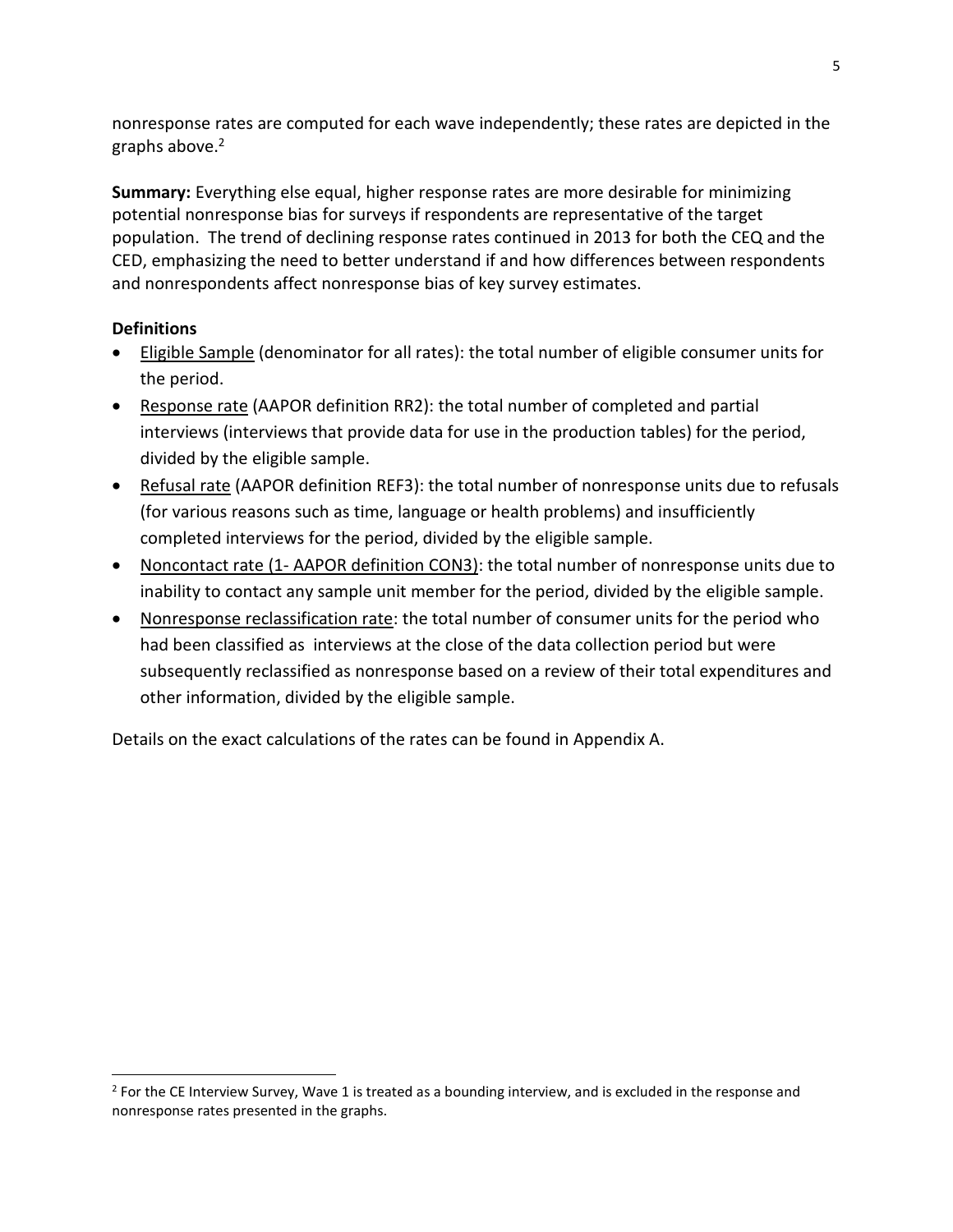### <span id="page-5-0"></span>**CE Expenditure Edit Rates (Imputation and Allocation)**

Imputation and allocation are two major types of data edit routines to improve expenditure and income estimates derived from the Interview and Diary Surveys. In addition to the overall expenditure data edit rate, imputation rate and allocation rate are separately reported for income and expenditures. The figure shown in this section is based on Table 1.

### *CE Interview Survey (CEQ)*

The increase in the overall proportion of edited expenditure reports between 2009 and 2013 was small (16.2 percent to 17.0 percent, respectively), with a larger increase in imputation rates from 6.8 percent in 2009 to 8.1 percent in 2013 (Figure 3). The trends of imputation rates varied dependent on the expenditure category. Expenditure categories with the most apparent trends in increasing imputation rates between 2009 and 2013 included vehicle purchases, leased vehicles, telephone expenses, and trips and vacations. Only two categories had a clear trend of decreasing imputation rates: construction and repairs for jobs not started and disposal of owned properties. Allocation rates were largely steady around 8.6 percent, then falling to 8.2 percent in 2013.

### *CE Diary Survey (CED)*

The overall edit rate declined between 2009 and 2011 from 27.6 percent to 24.7 percent, but increased to 26.9 percent in 2013 (Figure 3). Allocation is the primary form of edit performed on CED expenditures, and the overall edit rate largely reflects allocation rates.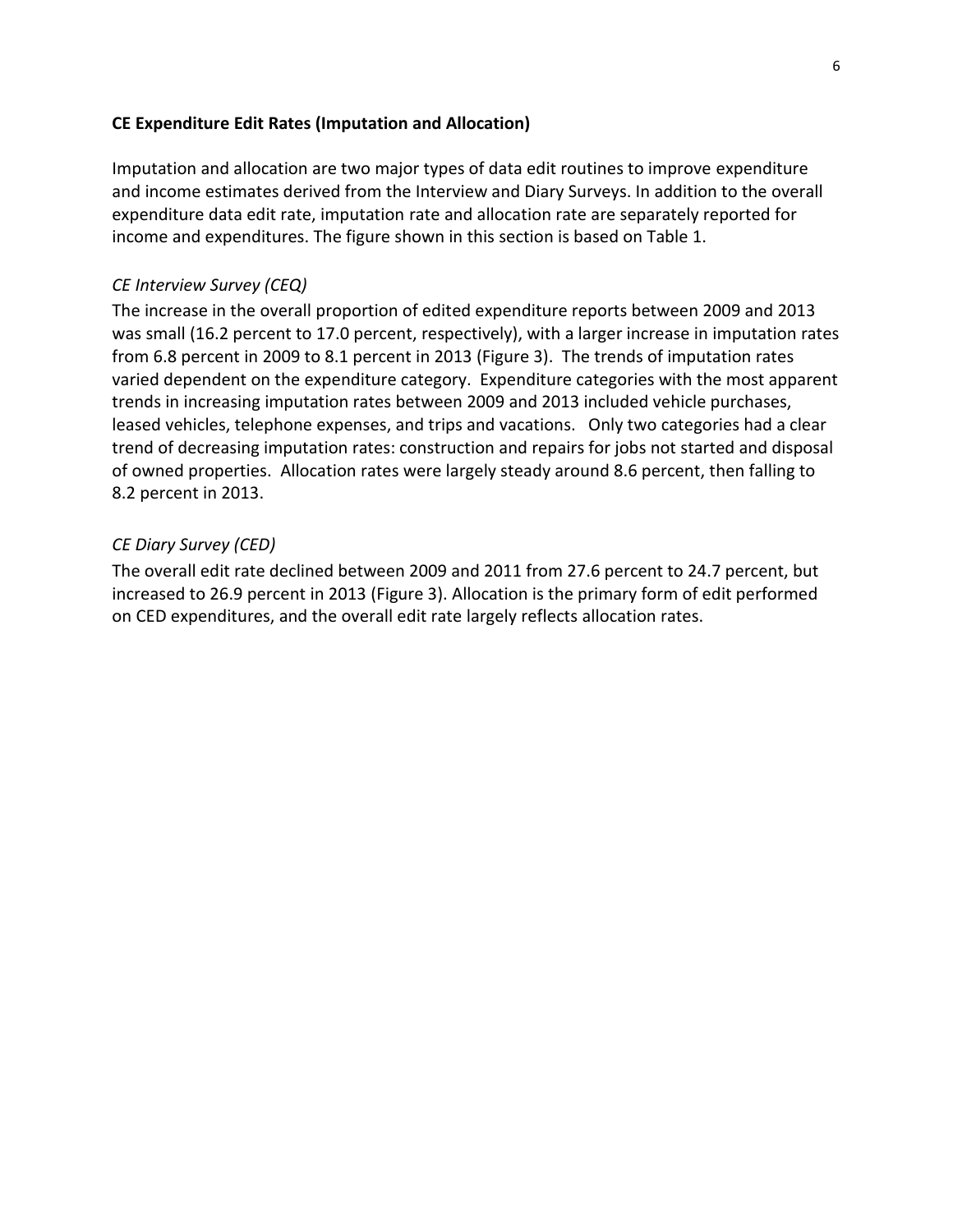

# Explanation and Interpretation

At the completion of an interview, data from the interviewer's laptop are transmitted to the Census Master Control System. The Census Bureau's Demographics Surveys Division preforms some preliminary processing and reformatting of the data before transmitting the data to BLS on a monthly basis; names and addresses of respondents are not transmitted. At BLS, a series of automated and manual edits are applied to data in order to make data consistent, fill in missing information, and correct errors in the collected data. (For more description about the data collection and processing for the CE surveys, see [http://www.bls.gov/opub/hom/pdf/homch16.pdf.](http://www.bls.gov/opub/hom/pdf/homch16.pdf)

Edits are defined as any changes in the data made during processing that require judgment or assumptions (whether model based or manually adjusted by the analyst). Imputation and allocation are two major types of data edit routines to improve estimates derived from the Interview and Diary Surveys.

- *Data imputation* routines currently account for missing or invalid entries and address most expenditure and income fields, excluding assets.
- *Allocation* routines are applied, when respondents provide insufficient detail to meet tabulation requirements. For example, if a respondent provides a non-itemized overall expenditure report for the category of fuels and utilities, that overall amount will be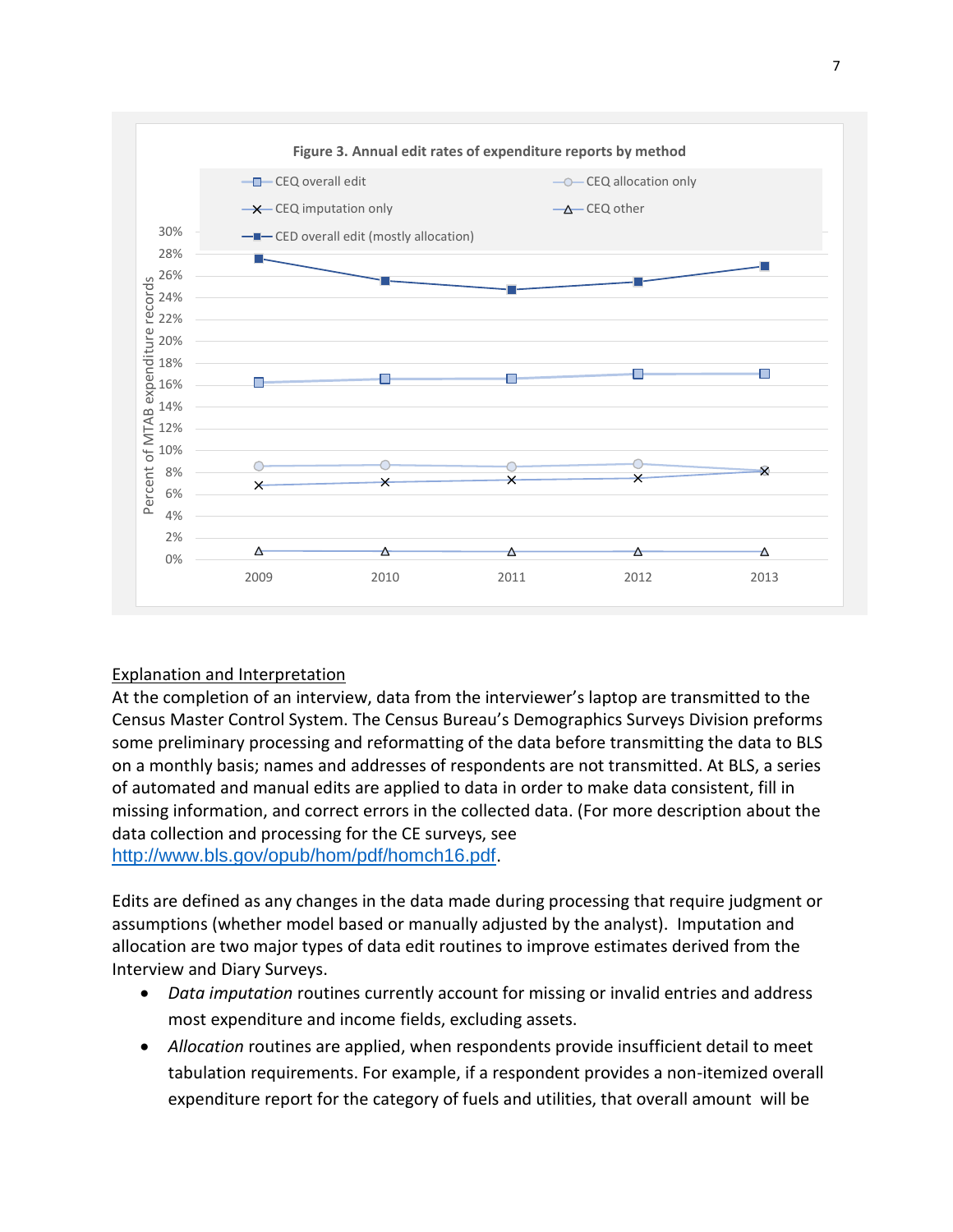allocated to the target items mentioned by the respondent (such as natural gas and electricity).

In addition to allocation and imputation, data are reviewed and manually edited as needed by BLS economists based on the economist's research and expert judgment.

**Summary:** The higher imputation rate of expenditure reports was coupled with a lower allocation rate for the CEQ in 2013 (8.6 percentage change, and -6.9 percentage change, respectively, between 2013 and 2012; see Table 1) causing the overall edit rate to be stable between the two years. Higher imputation rates reflect higher item nonresponse, which is not desirable. However, imputation based on sound methodology improves the completeness of the data to produce survey estimates.

In contrast to the CEQ, the allocation rate of CED expenditures rose – it was 5.7 percent higher in 2013 relative to 2012. The higher allocation rate of CED expenditures indicate that respondents are not providing the required item detail in their diary reports. Income imputation rates fell in both the CEQ and CED in 2013 (by -3.2 percent, and -4.6 percent, respectively).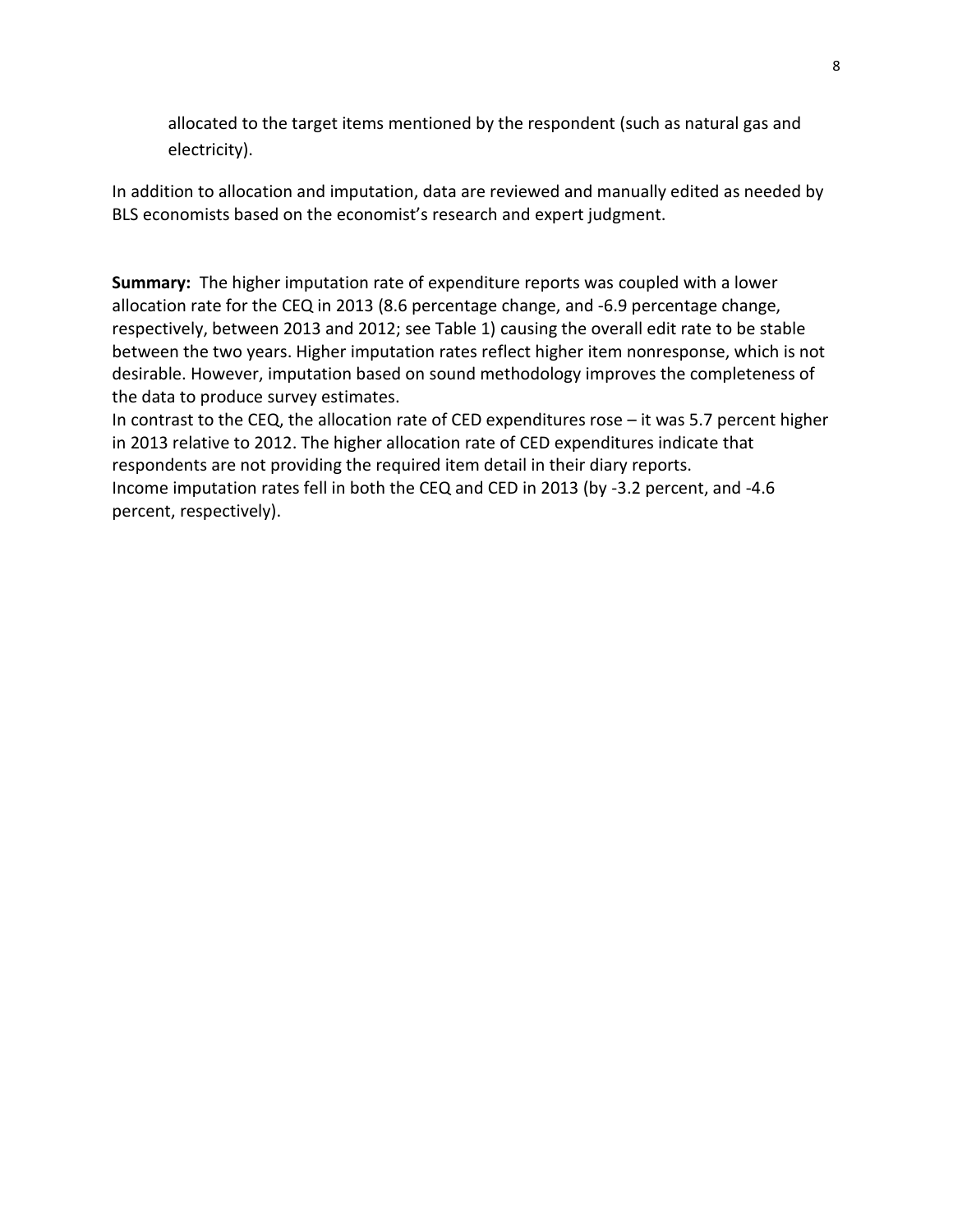### <span id="page-8-0"></span>**CE Income Imputation Rates**

#### *CE Interview Survey (CEQ).*

The proportion of consumer units' whose total income before tax included *any* imputed sources of income continued a declining trend from 48 percent to 46.2 percent between 2009 and 2013 (Figure 4, left panel). However, the imputation rate of zero-reported income to a positive value increased from 1.3 percent to 2.1 percent over this period. This edit is referred to as "All valid blank" conversion. It occurs when a CU reports that they received no income, but the BLS imputes that some income was received.

#### *CE Diary Survey (CED).*

As in the CEQ, the proportion of imputed income in the CED also declined between 2009 and 2013, from 52.7 to 49.8 percent (Figure 4, right panel). The imputation rate of zero-reported income to a positive value ("All valid blank" conversion) was relatively steady around 3 percent across this span of 5 years.

NOTE: Drop off in income imputation rates for both surveys. In 2013, substantial revisions were made to the income section: some questions were merged together or split into new questions. The change in questionnaire is the likely cause of the larger change in income imputation rates for both CEQ and CED surveys in 2013.

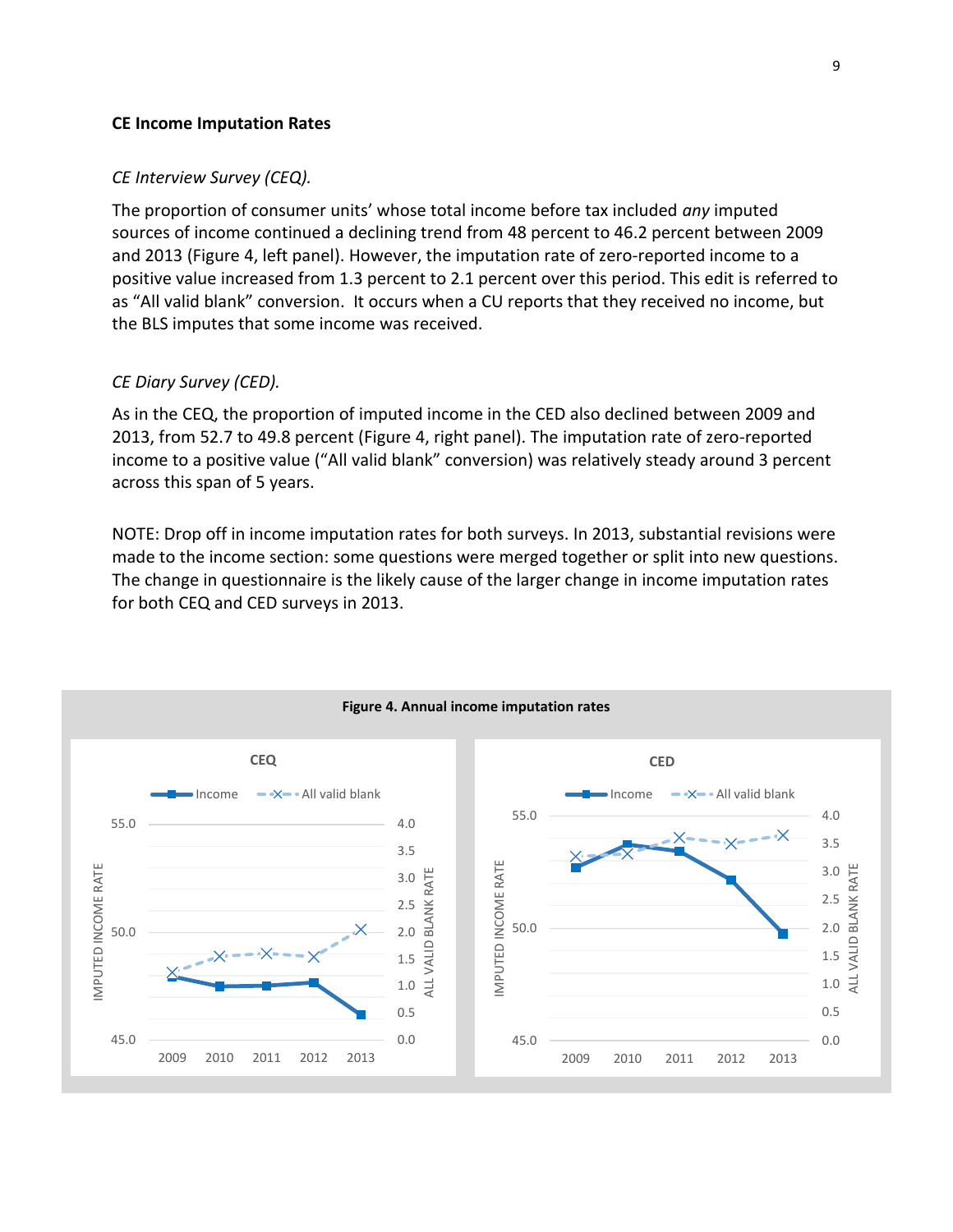<span id="page-9-0"></span>In appendix A, we present the details of all proposed metrics for the data quality measures used in the report. These include the response rates, refusal rates, noncontact rates, reclassification rates, and editing rates for expenditures and income).

# <span id="page-9-1"></span>**1. Response and nonresponse rates**

In order to calculate the response and non-response rates, we use data sets that are not fully processed by BLS. These data sets are used because the fully processed data excludes nonresponse cases. The datasets used include good interviews and type A non-interviews. Following the model of the production tables, each wave of data is treated independently for the CE quarterly interview survey (CEQ) and each weekly diary will be treated independently for the CE Diary survey (CED).

# **Eligible Sample** (denominator for all rates):

The total number of good interviews and interviews due to non-response, non-contact, or other eligible households. This excludes any address that was sampled and ineligible (for example, an abolished household at a sampled address or a commercial business at a sampled address).

# **CEQ:**

Count of all unique CUs in data file. Includes the following interview OUTCOME codes<sup>3</sup>.

201 Completed interview

203 Transmit, no more follow-up possible (Through Section 20 complete)

215 Insufficient partial (TYPE A NONINTERVIEW)

216 No one home, unable to contact (TYPE A NONINTERVIEW)

217 Temporarily absent (TYPE A NONINTERVIEW)

219 Other (TYPE A NONINTERVIEW)

321 Refused, Hostile respondent (TYPE A NONINTERVIEW)

322 Refused, Time related excuses (TYPE A NONINTERVIEW)

323 Refused, Language problems (TYPE A NONINTERVIEW)

324 Refused, Other (TYPE A NONINTERVIEW)

# **CED:**

 $\overline{a}$ 

Count of all unique CUs in data file. Includes the following diary PICKCODE (pick up) codes.

201 Interview

216 Type A - No home(unable to contact)

<sup>&</sup>lt;sup>3</sup> Codes for the OUTCOME variable are also available the public use microdata paradata file, FPAR. The OUTCOME codes have the same values and definitions as shown in Appendix A. The file FPAR has been available since the 2009 data release.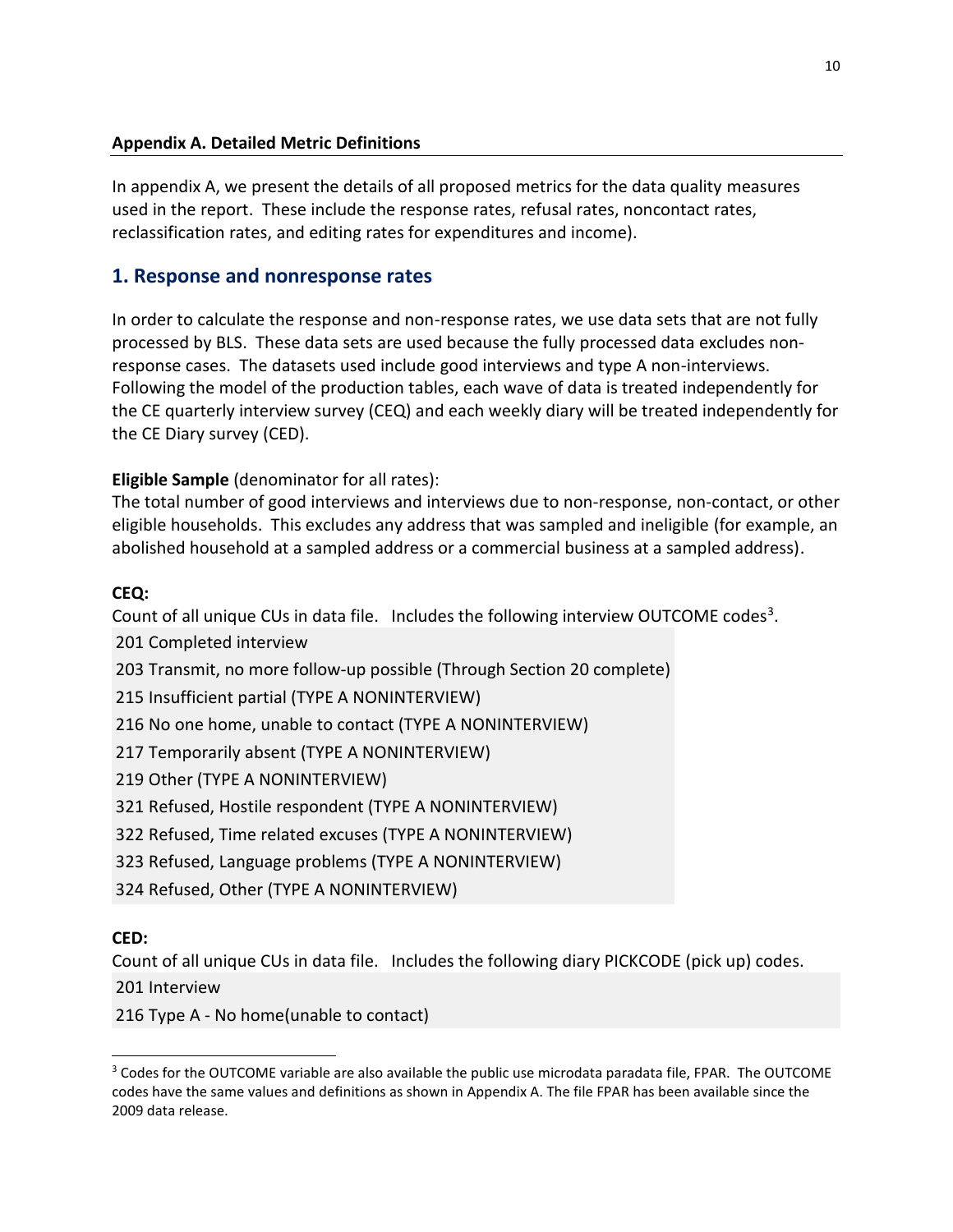Interview - Temporarily Absent(counted as Type B noninterview for Census, in scope for BLS)

219 Type A - Other - Specify

321 Type A - Refused, Hostile respondent

322 Type A - Refused, Time-related excuses

323 Type A - Refused, Language problems

324 Type A - Refused, Other - Specify

325 Type A - Diary Placed Too Late

<sup>326</sup> Type A - Blank Diary, majority of items recalled without receipts(counted as Type B noninterview for Census)

### **A.1.a: Response Rate (AAPOR definition RR2)**

Defined as total number of good and partial interviews (interviews that provide data for use in the production tables), divided by the eligible sample.

# **CEQ:**

OUTCOME = 201 Completed interview 203 Transmit, no more follow-up possible (Through Section 20 complete)

### **CED:**

PICKCODE =

201 Interview

Interview - Temporarily Absent(counted as Type B noninterview for Census, in scope for  $BLS$ <sup>4</sup>

### **A.1.b: Refusal Rate (AAPOR definition REF3)**

Defined as total number of type A non-interviews that were refused or started, but not completed, divided by the eligible sample. Refused interviews includes refusals due to time, language problems, and other types of refusals.

### **CEQ:**

 $\overline{a}$ 

OUTCOME = Insufficient partial (TYPE A NONINTERVIEW) Refused, Hostile respondent (TYPE A NONINTERVIEW) Refused, Time related excuses (TYPE A NONINTERVIEW)

<sup>&</sup>lt;sup>4</sup> Expenditures made while on trips are out of scope for CED, so temporarily absent cases are counted as having had no in-scope expenditures (zero expenditures) during the diary week for the CE published tables. For collection purposes, these cases are treated as Type B Noninterviews in the CED. For OMB reporting purposes these cases are treated as Type A Noninterviews.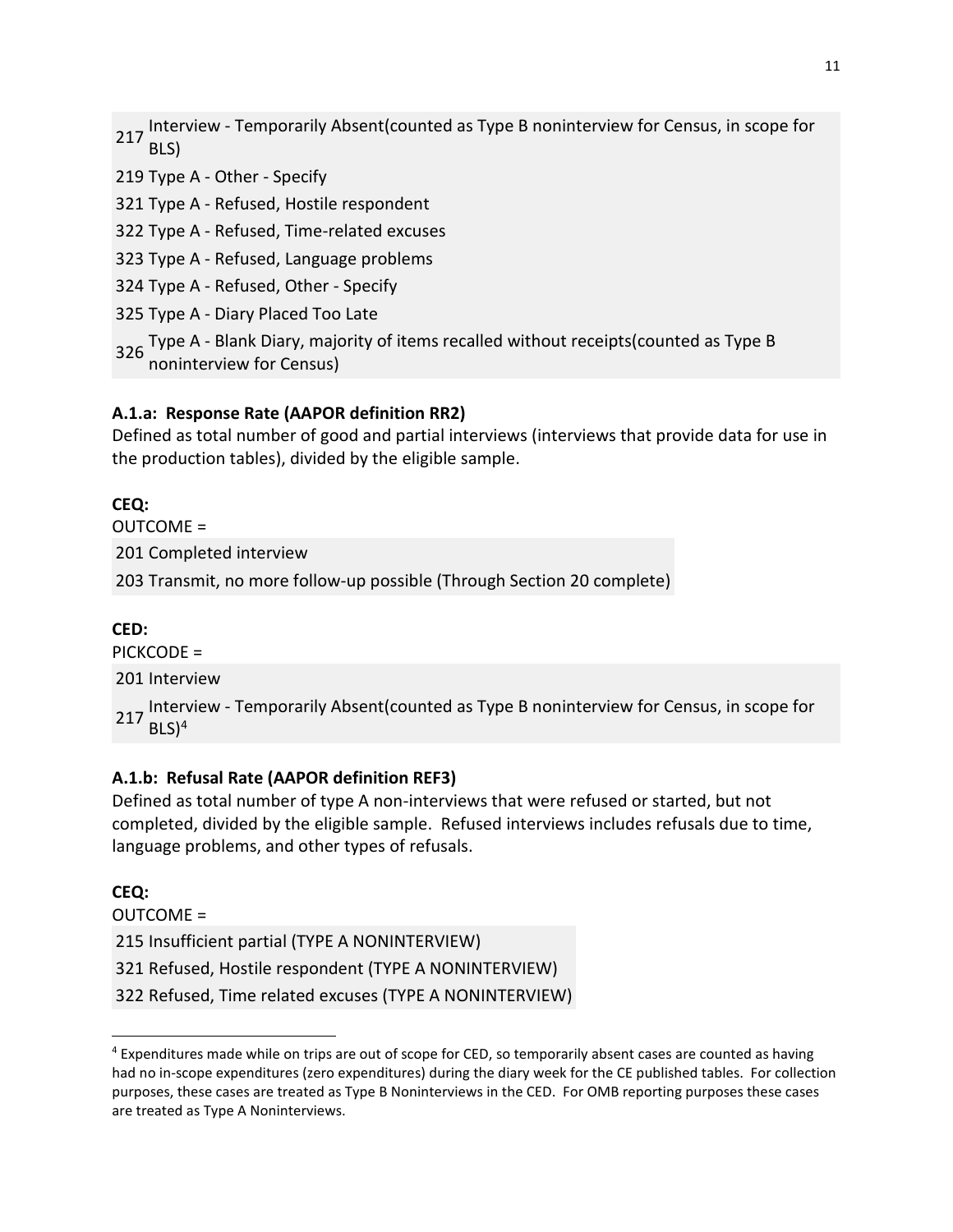323 Refused, Language problems (TYPE A NONINTERVIEW) 324 Refused, Other (TYPE A NONINTERVIEW)

**CED:** PICKCODE = Type A - Refused, Hostile respondent Type A - Refused, Time-related excuses Type A - Refused, Language problems Type A - Refused, Other - Specify

### **A.1.c: Noncontact Rate**

Defined as total number of type A non-interviews that were due to non-contact, divided by the eligible sample.

### **CEQ:**

OUTCOME = 216 No one home, unable to contact (TYPE A NONINTERVIEW) 217 Temporarily absent (TYPE A NONINTERVIEW)

# **CED:**

PICKCODE =

<span id="page-11-0"></span>216 Type A - No home(unable to contact)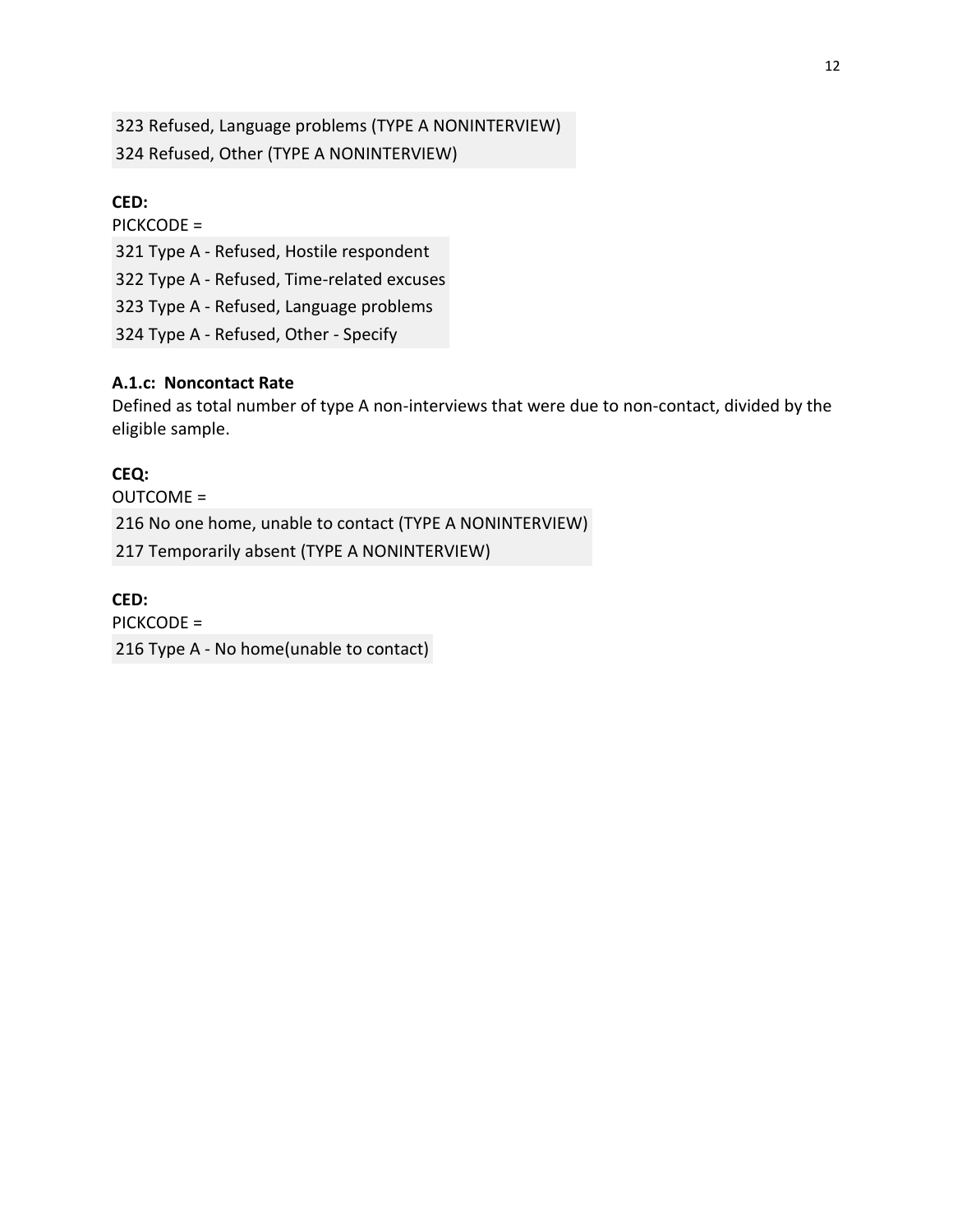# **A.1.d: Reclassification of interview to unit nonresponse (Minimal Expenditure Rates)**

Defined as the total number of interviews that were changed from completed to a Type A noninterview based on a review of total expenditures and other information about the CU, divided by the eligible sample.

# **CEQ**

 $OUITCOMF =$ 219 Other (TYPE A NONINTERVIEW) TYPEASP = "Minexpn**"**

# **CED**

INTRVIEW =

- 5 Diaries with zero items reported in both weeks of the survey OR Diaries with zero items reported and the diary from the other diary week is a Type A, B, or C non-interview
- 6 Diaries with zero items reported and the diary from the other diary week has > 10 items reported in FDB with the total cost of these items being <= \$50 OR Diaries with zero items reported and the diary from the other diary week has <= 10 items reported in FDB with the total cost of these items being <= \$50 and the CU does not live in a rural area or a college dormitory and no members of the CU were away during the reference period
- 7 Diaries where there is one person in the CU and the total amount spent on food (at home and away from home) is <= \$5 in the current week and <= \$15 in the other diary week, and the number of items reported for non-food items in the current week is < 4 or the total cost of items reported for non-food items in the current week is < \$30
- 8 Diaries where there are 2 or 3 members in the CU the total amount spent on food (at home and away from home) is <= \$10 in the current week and <= \$20 in the other diary week and the number of items reported of non-food items in the current week is < 4 or the total cost of non-food items reported in n the current week is  $<$  \$30
- 9 Diaries where there are four or more CU members and CU the total amount spent on food (at home and away from home) is  $\le$  \$20 in the current week and  $\le$  \$30 in the other diary week and the number of items reported of non-food items in the current week is < 4 or the total cost of non-food items reported in n the current week is < \$30

# **2. Expenditure Edit Rates**

Expenditure edit rates are calculated using processed CE data (data that are used to produce the published tables) for each collection period. Following the model of the production tables, each wave of data is treated independently for the CE quarterly interview survey (CEQ) and each weekly diary will be treated independently for the Diary survey (CED).

### **CEQ:**

Interview expenditure edits are calculated using the interview monthly tabulation file (MTAB). The "cost flag" (COST\_) is used to identify if an expenditure was edited and what type of edit was done (imputation, allocation, combination, other). In addition, the "allocation number" is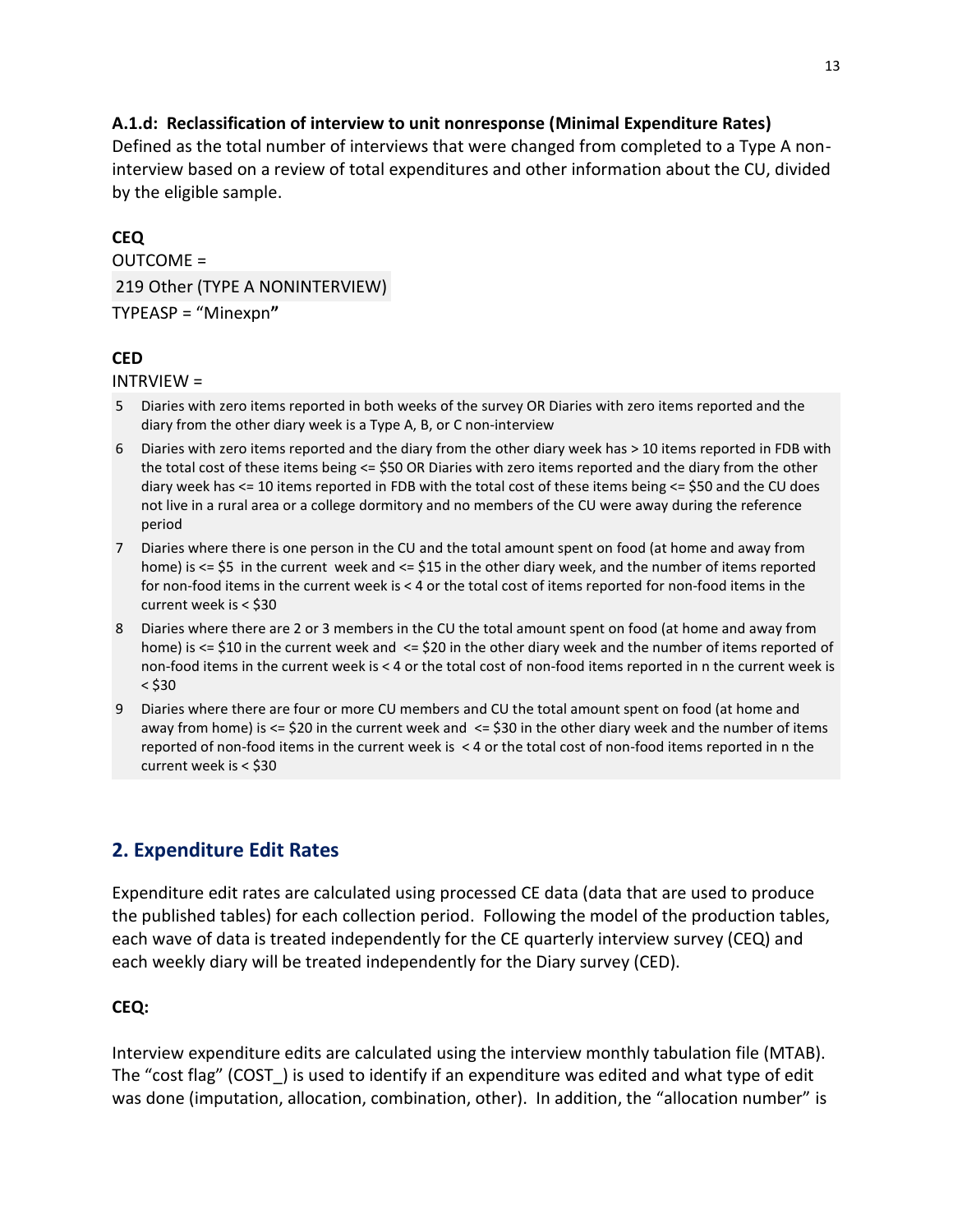used to determine whether the resulting estimated has been allocated. The different types of edits (or non-edits) will be identified by the following flags. Note: These definitions may be further refined as the metrics are developed.

| <b>CEQ</b>        | <b>Flag Description</b>                                            | <b>Edit group</b> | <b>Edit Subgroup</b> |
|-------------------|--------------------------------------------------------------------|-------------------|----------------------|
| <b>MTAB</b>       |                                                                    |                   |                      |
| <b>Flag value</b> |                                                                    |                   |                      |
| $\Omega$          | All of the source fields were flagged either as 0 (No Census       | Unedited          | <b>NA</b>            |
|                   | adjustment) or -300 output from screens selected for               |                   |                      |
|                   | microfilm review/no change or -400 output from screens; but        |                   |                      |
|                   | not selected for microfilm review (no change)                      |                   |                      |
| $\mathbf{1}$      | One of the source fields was flagged by Census (source flag >0)    | Unedited          | <b>NA</b>            |
| $\overline{2}$    | Manually updated (expenditure flag = -100) Changed in              | Edited            | Other                |
|                   | superfix (not a valid data adjustment source record field [-       |                   |                      |
|                   | 500]) Changed in superfix (is a valid data adjustment source       |                   |                      |
|                   | record field [-600]) (Note: All of the following flags (3-9 & Q-S) |                   |                      |
|                   | indicate the source field was data adjusted by BLS. The two        |                   |                      |
|                   | digit numbers in the parenthesis are the trailing digits of the    |                   |                      |
|                   | source field flag, and indicate the method(s) of adjustment        |                   |                      |
|                   | named after the parenthesis.)                                      |                   |                      |
| 3                 | (-01 through -10) IMPUTATION                                       | Edited            | Imputed              |
| 4                 | (-12 through -19) ALLOCATION                                       | Edited            | Allocated            |
| 5                 | (-20 through -27) IMPUTATION and ALLOCATION                        | Edited            | Combination          |
| 6                 | (-30 through -32) COMPUTATION only                                 | Unedited          | <b>NA</b>            |
| 7                 | (-35 through -43) COMPUTATION and IMPUTATION                       | Edited            | Imputed              |
| 8                 | -45 through -52) COMPUTATION and ALLOCATION                        | Edited            | Allocated            |
| 9                 | (-53 through -68) COMPUTATION, IMPUTATION and                      | Edited            | Combination          |
|                   | <b>ALLOCATION</b>                                                  |                   |                      |
| Q                 | (-70 through -74,-75,-76) MANUAL IMPUTATION                        | Edited            | Imputed              |
| R                 | (-78 through -85,-86,-87,-88) MANUAL ALLOCATION                    | Edited            | Allocated            |
| S                 | -90) SECTION 18 SPECIAL PROCESSING                                 | Edited            | Other                |

Of note, for both surveys, the number of targets selected for an allocation will affect the adjustment rates (the total number of items that are allocated will add to both the numerator and the denominator.

# **CED:**

Diary expenditure edit rate is calculated using the expenditure files from diary. The "cost flag" (COST\_) is used to identify if an expenditure was edited. In addition, the "allocation number" is used to determine whether the resulting estimate had been allocated. An expenditure record will be considered unedited if it has one of the following flags:

| CED EES      | Description                 | Explanation                                 |
|--------------|-----------------------------|---------------------------------------------|
| <b>Flag</b>  |                             |                                             |
| <u>Value</u> |                             |                                             |
| '0'          | Default - no change to data | No adjustments were made during processing. |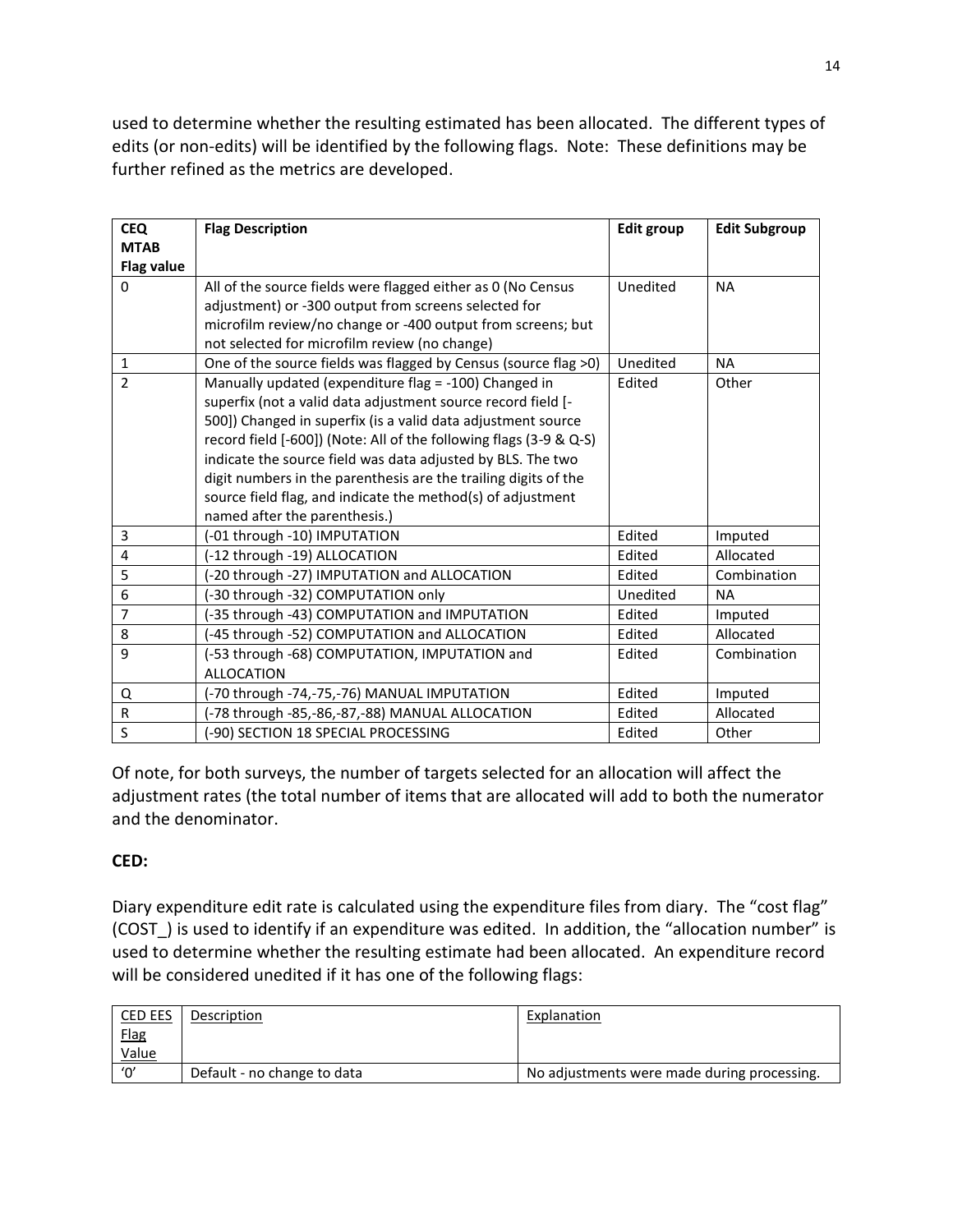| '3'  | Reviewed, no update; default adjustment status  | The value was reviewed during processing, but      |
|------|-------------------------------------------------|----------------------------------------------------|
|      |                                                 | no adjustments were made.                          |
| '11' | Sales Tax, Preliminary edits, or Minimal        | Sales tax is a calculation applied to the data and |
|      | expenditure reclassification edit               | will be treated as unedited for these rates.       |
| '15' | Phase 1 Confirmed. Operator/Error Resolution    | This flag is carried from the CAPI instrument      |
|      | Overrides (confirms value)                      | and is present when a Field Representative         |
|      |                                                 | suppresses a prompt to check the value             |
|      |                                                 | (confirming the reported value). No changes        |
|      |                                                 | are made to the data.                              |
| '16' | Phase 1 Changed. Error Resolution Changes value | This flag is carried from the CAPI instrument      |
|      |                                                 | and is present when a Field Representative         |
|      |                                                 | updates a value after prompted to check the        |
|      |                                                 | value. Though the data is changed, it is           |
|      |                                                 | assumed that it is edited based on the             |
|      |                                                 | respondent's input and not considered as           |
|      |                                                 | edited during processing.                          |

All other flags indicate some type of adjustment during processing and are considered edited for the rate. An allocation rate is also produced using the allocation number of a given item (ALCNO). Any allocation number not equal to '000' is an allocated value. It is important to note that the values that are allocated are included in the editing rate; however, these values may also have been edited in some other way during the processing. It is not possible to delineate other edits from the current data available.

# **Income Imputation Rates**

The CE implemented multiple imputations of income data, starting with the publication of 2004 data. Prior to that, only income data collected from complete income reporters were published. However, even complete income reporters may not have provided information on all sources of income for which they reported receipt. With the collection of bracketed income data starting in 2001, this problem was reduced but not eliminated. One limitation was that bracketed data only provided a range in which income falls, rather than a precise value for that income. In contrast, imputation allows income values to be estimated when they are not reported. In multiple imputations, several estimates are made for the same consumer unit, and the average of these estimates is published.

Income data from the Diary Survey are processed in the same way as in the Interview Survey.

Imputation rates for income will be calculated based on the processed CE data (data that are used to produce the published tables) for each collection period. Following the model of the production tables, each wave of data will be treated independently for the CE quarterly interview survey (CEQ) and each weekly diary are treated independently for the Diary survey (CED). Imputation rates are calculated for final income before taxes. The income is counted as imputed if any of its summed components were imputed during processing. This will be